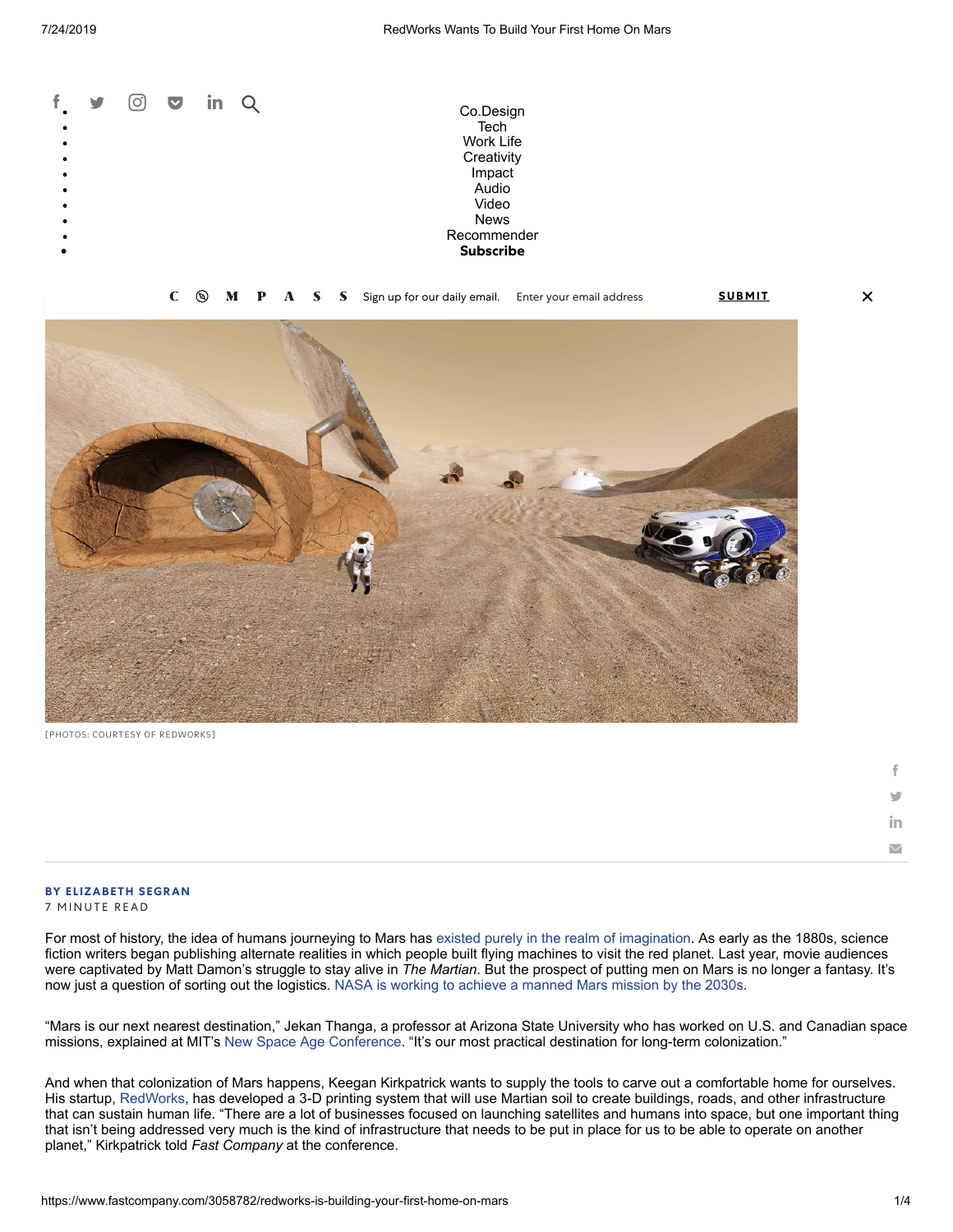Keegan Kirkpatrick

# **A NEW WORLD OF SPACE STARTUPS**

As long as Kirkpatrick can remember, the only thing he wanted to do was to go into space. "I could have been a subcontractor on a space station cleaning the toilets and I wouldn't have cared, as long as I got up there," he said. He eventually attended Embry-Riddle Aeronautical University to study aerospace engineering, assuming he would end up at NASA. But after college, when he took an engineering job helping to launch rockets in the Mojave Desert at Masten Space Systems, he began to see the vast range of opportunities in the space industry that were opening up to entrepreneurs.

While NASA still looms large, along with established aerospace corporations like Boeing, Lockheed Martin, and Northrop Grumman, there are many new startups entering the space game. Virgin Galactic, SpaceX, and Blue Origin make headlines, but smaller, lesser-known companies are popping up to create new technologies that will facilitate space travel. [New Space Global](https://www.newspaceglobal.com/), a firm that tracks the commercial space industry, has identified more than 1,000 private space companies–and expects to see 10,000 over the next decade.

Kirkpatrick's idea for RedWorks was inspired by a challenge that NASA issued for its centennial celebration, inviting people to develop, design, and build a habitat for deep space exploration using 3-D printing technology. As Kirkpatrick was creating a team, it occurred to him that it is important for people with a wide range of backgrounds to be involve in space exploration projects. "I wanted to get beyond the notion that settling in space had to be something that only a hardcore engineering team could take a crack at," he said. "To develop space and commercialize it yes, we need engineers. But to colonize Mars? You'd need more than just an engineering population."

He brought together the following experts: a geologist who understood the materials available on the Martian landscape, a 3-D printing specialist who had formerly focused on movie special effects, and a designer with expertise in translating 3-D images into real-world objects. The group is influenced by the principles of the maker movement. They believe that it is possible to find solutions to hard problems–and they don't get much harder than space travel and interplanetary colonization–using simple DIY techniques. They regularly attend Maker Faires to find new ways to tinker with and hack the technology they've built.

# **TOOLS FOR A MARS SETTLEMENT**

While Kirkpatrick's team didn't win the competition, he believed the technology they had developed had business potential both in the space sector and beyond. He and his collaborators have turned RedWorks into a company; they're constantly improving the technology and developing a wide range of applications for it.

The existing 3-D printing system they've invented requires only a power source and dirt–or regolith, to use the geological term for the dust covering bedrock–to create any sort of infrastructure you might need to start your life on a new planet. Using a crucible, the printer heats up this dirt, turning it into a kind of concrete. "When you heat up the regolith, it comes out like a molten taffy," he explained. "Once it cools, you can make anything you want: roads, fuel tanks, a habitat."

Kirkpatrick believes he will soon be able to sell this technology to other companies in the space sector looking for tools for astronauts to use upon landing on Mars–or any other planet, moon, or asteroid. In the case of a Mars mission, the value of this tool is that the crew would not need to carry heavy structures on board, since every bit of weight on a spacecraft adds to the fuel costs. When the astronauts landed on Mars, RedWorks software would scan the landscape to identify existing structures such as caves, crater rims, or underground lava tunnels. The 3-D printer would then set out to close off that structure to create buildings that could be pressurized for humans to live in; the regolith walls would protect inhabitants from wind and radiation.

As the RedWorks team was developing the technology, they studied the construction principles of ancient cultures, drawing inspiration from pit houses and pueblos that use the natural landscape as a foundation."One efficiency is to use preexisting structures so that you are building organically," he said. "The software generates a habitat using basic architectural principles of design."

Humans would also need a source of food. Kirkpatrick has thought of this, too. These first Martian settlements would rely on aquaponics, a system that uses waste produced by fish to grow plants, which, in turn, purify the water. "It's a closed loop that keeps both the plants and the fish alive," Kirkpatrick said.

Still, the first settlements on Mars would be very rudimentary compared to life on Earth. Andrew Owens, an MIT doctoral candidate in aeronautics and astronautics, points out that our civilization has established extensive interconnected chains of industry. He illustrates this by describing what it takes to eat a sandwich for lunch. "If we could see the supply chain that went into the food, then all the machines that are required to make that happen, then all the machines that are required to keep those machines running, you begin to get a sense of how vast our global network is," he said. In some ways, it would be like dropping humans back into the Bronze Age, where they focus on surviving at a very basic level.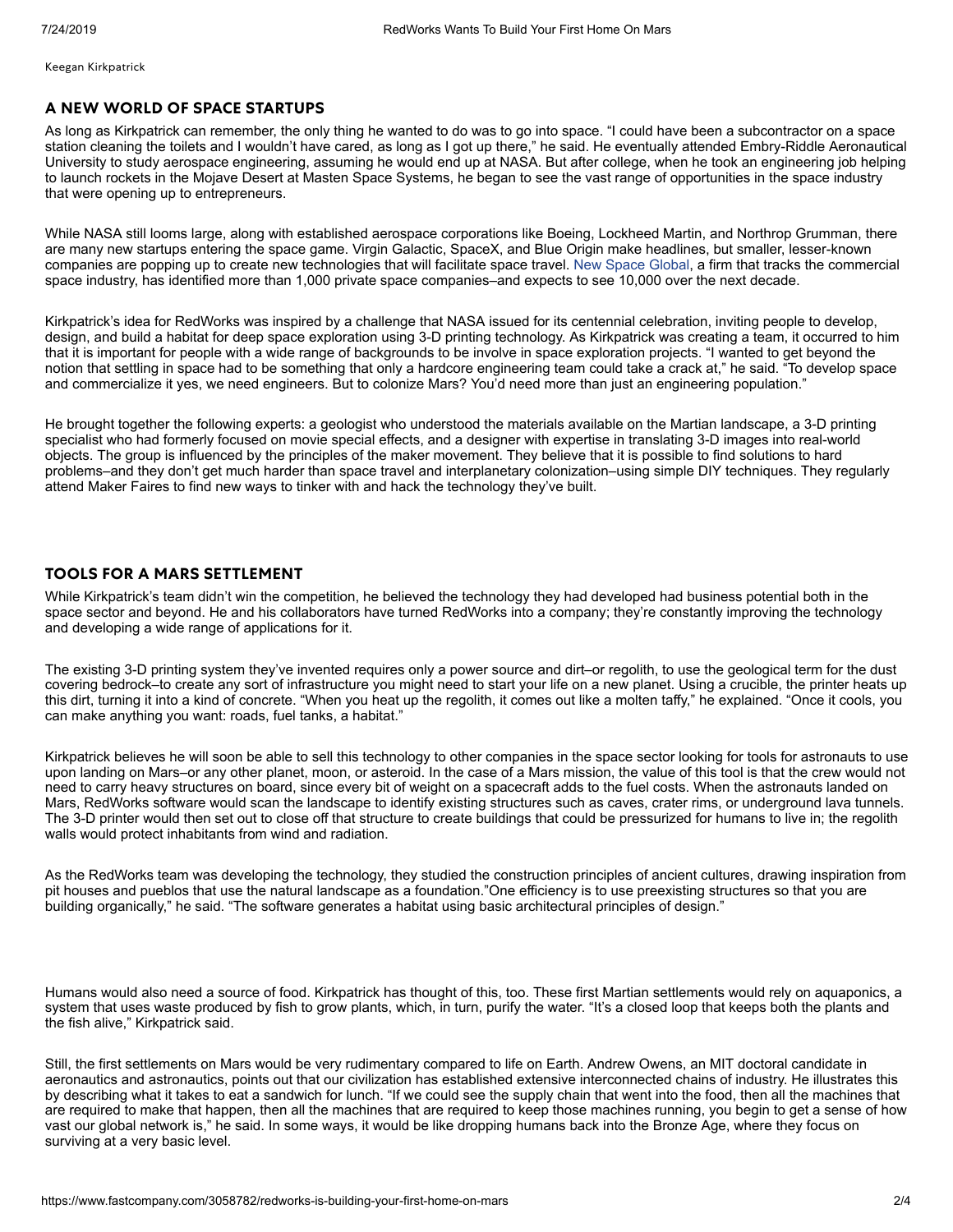Professor Thanga believes that there will soon be opportunities to test out technologies like RedWorks's in Mars-like environments before the Mars mission begins. "We are trying to get to the next level of simulation now," he said. "The moon is a great example because of its relative remoteness to Earth, but we can also make use of in-orbit laboratories to simulate the gravity, lighting conditions, and regolith of Mars."

### **MONETIZING EARTHBOUND APPLICATIONS**

When Kirkpatrick demoed RedWorks's technology at NASA, Maker Faires, and other venues, he discovered that there are many valuable applications for it here on Earth. "What we've created is really a tool kit, something that anyone could use," he said. "We want to create tools that people want now, while developing things that will help on Mars."

Construction companies are interested in how the 3-D printer could use soil at a building site to create roads and structures, rather than having to bring in concrete. Land reclamation projects are interested in how they could use the machine to turn parts of the ocean into solid ground. The technology could also potentially be used to rebuild damaged historical artifacts. "Since you're basically printing rock, if you have any referential material of what the site looked like, you can potentially rebuild it," he explained.

While RedWorks is still working to refine its 3-D printing system for the purpose of space travel, its immediate business plan is to create various spin-off technologies for different industries. This means that the company could potentially generate short-term financial payoffs, which would make it more attractive to investors. "The mentality of investing in space has been changing," Kirkpatrick says. "Now we're no longer seeing that operations in space are a pie in the sky, but a source of near-term return on investment."

[Kirkpatrick has tapped into the networks that invest in early-stage space startups. A notable one is the Washington, D.C.-based Space](http://spaceangelsnetwork.com/) Angels Network. In the past, funding a space project might have involved billions of dollars, but this new crop of startups is able to get off the ground with less capital. RedWorks, for instance, is not building expensive spacecraft or rockets. (Kirkpatrick declined to disclose his current funding situation.)

But for all the earthbound applications of this technology, Kirkpatrick is deeply committed to preparing for humanity's eventual journey to Mars. "Mars is the next frontier," he said. "It's fascinating to think that this is truly a new world for mankind to make its home on."

#### ABOUT THE AUTHOR

Elizabeth Segran, Ph.D., is a staff writer at Fast Company. She lives in Cambridge, Massachusetts [More](https://www.fastcompany.com/user/elizabeth-segran)

# [IMPACT](https://www.fastcompany.com/ideas)

**IMPACT**

**Coal [companies](https://www.fastcompany.com/90381145/coal-companies-are-going-bankrupt-what-happens-to-the-pensions-theyve-promised-miners) are going bankrupt. What happens to the pensions they've promised miners?**

**IMPACT**

**We're [leaving](https://www.fastcompany.com/90380088/were-leaving-so-much-food-on-farms-to-just-rot-in-the-fields) so much food on farms to just rot in the fields**

**IMPACT**

**Is it possible to raise a [carbon-neutral](https://www.fastcompany.com/90368127/is-it-possible-to-raise-a-carbon-neutral-cow) cow?**

# **[CRE](https://www.fastcompany.com/entertainment)ATIVITY**

#### **[CREATIVITY](https://www.fastcompany.com/90381272/how-the-unseen-camera-crew-on-the-office-played-a-bigger-role-than-you-think)**

**How the unseen camera crew on 'The Office' played a bigger role than you think**

#### **CREATIVITY**

After Lifetime's explosive R. Kelly [docuseries,](https://www.fastcompany.com/90380787/lifetime-explosive-r-kelly-docuseries-doubling-down-surviving-brand-surviving-jeffrey-epstein) it's doubling down on the 'Surviving' brand with 'Surviving Jeffrey Epstein'

#### **[CREATIVITY](https://www.fastcompany.com/90380662/why-the-average-facebook-user-needs-to-watch-netflixs-the-great-hack-right-now)**

https://www.fastcompany.com/3058782/redworks-is-building-your-first-home-on-mars 3/4